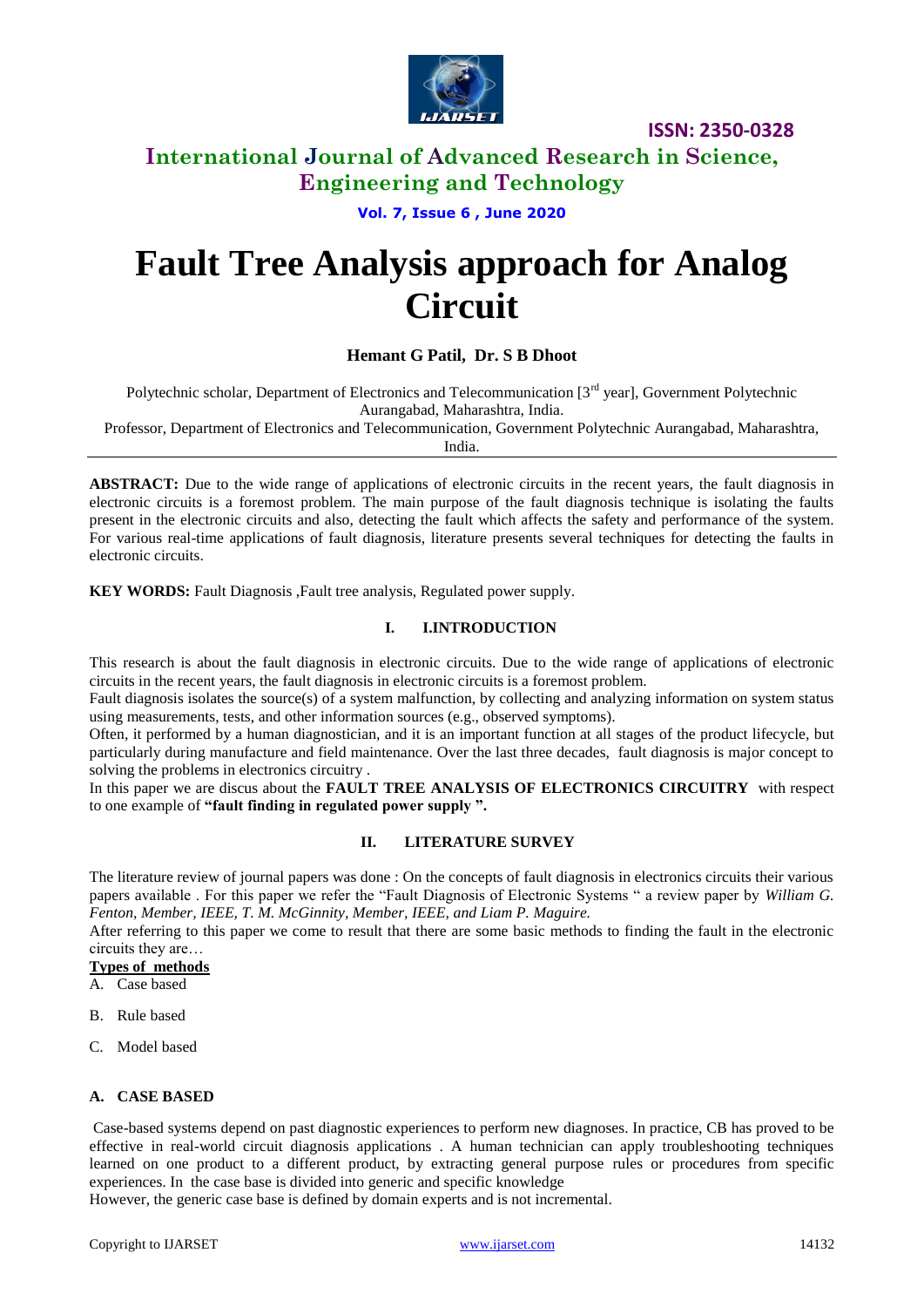

**ISSN: 2350-0328 International Journal of Advanced Research in Science, Engineering and Technology**

#### **Vol. 7, Issue 6 , June 2020**

#### **B. RULE BASED**

Rule-based diagnostic systems represent the experience of skilled diagnosticians in the form of rules which generally take the form "IF symptom(s) THEN fault(s)." Representing the knowledge for a particular problem domain, may require hundreds, or even thousands of rules. Rule-based inference involves taking information about the problem domain, and invoking rules which match this information. This generates new data which is added to the problem information. This process is repeated iteratively until a solution to the problem is found. Most intelligent diagnostic programs implemented in the 1970s and early 1980s were of this form.

#### **C. MODEL BASED**

Over the last 15 years, models have superseded rule-based techniques, as one of the premier research directions for intelligent systems diagnosis. A model is an approximate representation of the actual system being diagnosed. Modelbased diagnosis involvesusing the model to predict faults using observations and information from the real device or system. Models are often used in a hierarchical fashion, that is initial diagnosis is performed to a subunit level using a high level model and then a more detailed model of the subunit is used to diagnose to the next level and so on. Various types of approaches have been used including fault models, structural models, behavioral models, and diagnostic inference models. The following sections discuss these various approaches, and their associated inference mechanisms.

#### **III. PROPOSE METHODOLOGY**

for explaning the propose methodology we take a example of regulated power supply .

#### **A. Block diagram of regulated power supply**



## Regulated Power Supply

#### **B. Working**

- The regulated DC power defines a DC power supply which maintains the DC voltage constant irrespective of AC input fluctuations in load resistance values.
- The block diagram of a regulated DC power supply is shown in above figure.
- It consists of rectifier, filter and voltage regulator circuits. The load may be connected across the voltage regulator. Commonly the bridge rectifier is used in regulated power supply. Its function is to convert the AC mains voltage to the rectified DC voltage.
- The voltage contains small amount of ripple the pulsating voltage is passed through the filter circuit. Its function is to bypass the filter.
- The pulsating opposes the AC fluctuations. This voltage is applied to the voltage regulator. Its function is to maintain the output DC voltage constant irrespective of fluctuations in AC mains voltage and variations in currents load.
- Thus, the regulated power supply gives the stable DC voltage across the load .

For finding fault in the regulated power supply we propose the following methodology which is based on rule based method that is **"FAULT TREE ANALYSIS "**.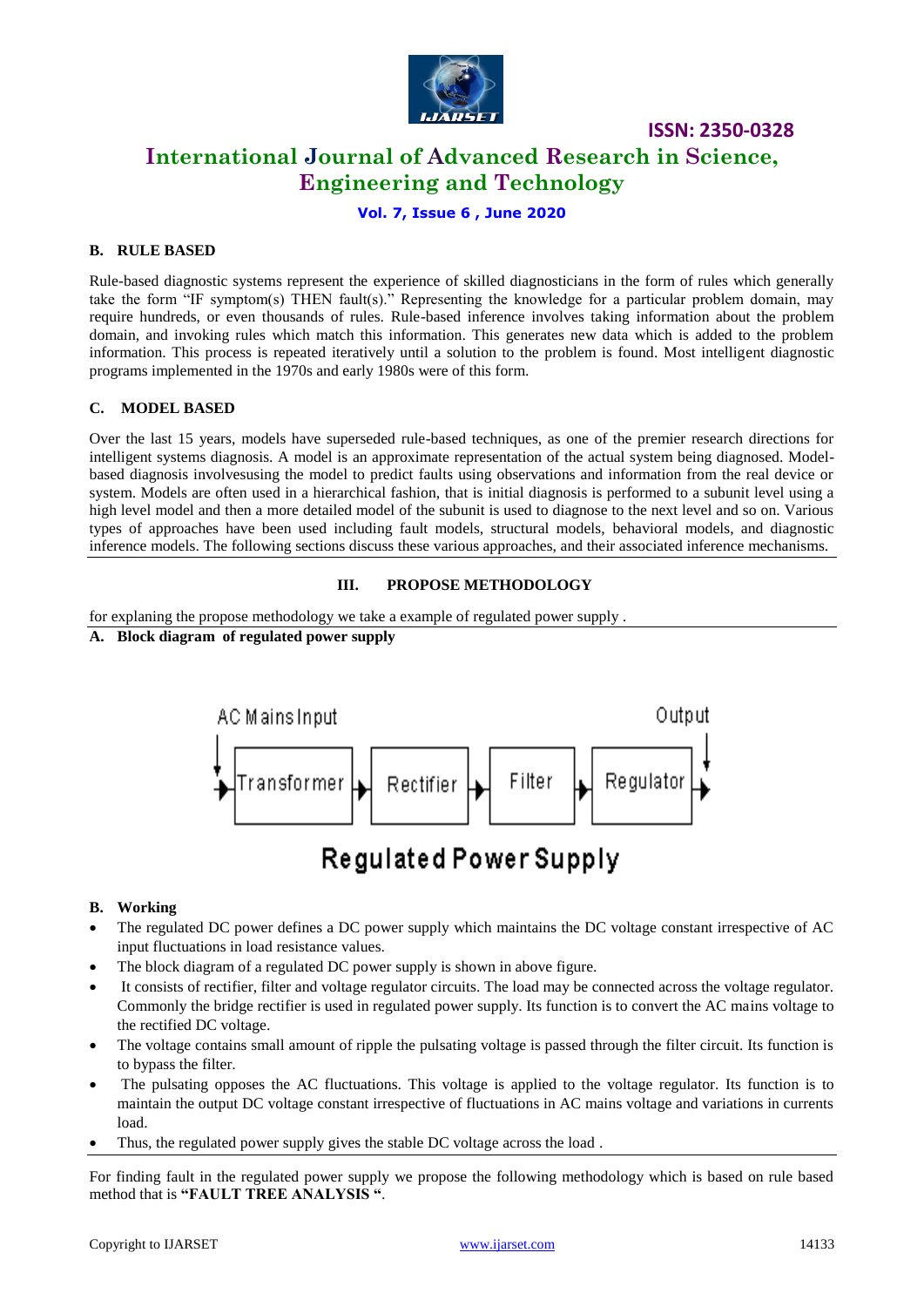

## **International Journal of Advanced Research in Science, Engineering and Technology**

#### **Vol. 7, Issue 6 , June 2020**

#### **What is fault tree analysis?**

Fault tree analysis (FTA) was originally developed in 1962 at Bell Laboratories by H.A. Watson, under a U.S. Air Force Ballistics Systems Division contract to evaluate the Minuteman I Intercontinental Ballistic Missile (ICBM) Launch Control System.

Fault tree analysis (FTA) is a top-down, deductive failure analysis in which an undesired state of a system is analyzed using Boolean logic to combine a series of lower-level events. This analysis method is mainly used in safet engineering and reliability engineering to understand how systems can fail, to identify the best ways to reduce risk and to determine (or get a feeling for) event rates of a safety accident or a particular system level (functional) failure.

FTA is also used in software engineering for debugging purposes and is closely related to cause-elimination technique used to detect bugs. minimize and optimize resources.

The FTA can be used as a design tool that helps to create (output / lower level) requirements..

#### **Expiation of fault tree analysis**

- $\triangleright$  By considering the next fault tree diagram we can express the our propose methodology for expressing it as we mention we take a example of regulated power supply .
- $\triangleright$  For that we consider the micro level block diagram of regulated power supply . The main blocks in the micro level block diagram are as follows
	- 1.Fuse plate
	- 2.Transformer
	- 3.Rectifier
	- 4.Filter
	- 5.voltage regulator
- $\triangleright$  In the tree diagram main block used name as decision making block that test or check the conditions and give the output in the form of yes/no, proper/in proper, ok/not ok , working /not working etc.
- > Description
	- Firstly we start the analysis then test the main source of the AC input properly if that okay then go forward .
	- Now, test the fuse plate if the fuse ratting is okay then go forward else replace the fuse plate.
	- Now, test transformer it's primary & secondary windings voltage ratting if okay then go forward else replace the transformer
	- Now, test the working of rectifier if working is okay then go forward else replace the rectifier.
	- Now check the behaviour of filter & then regulator if okay then go forward.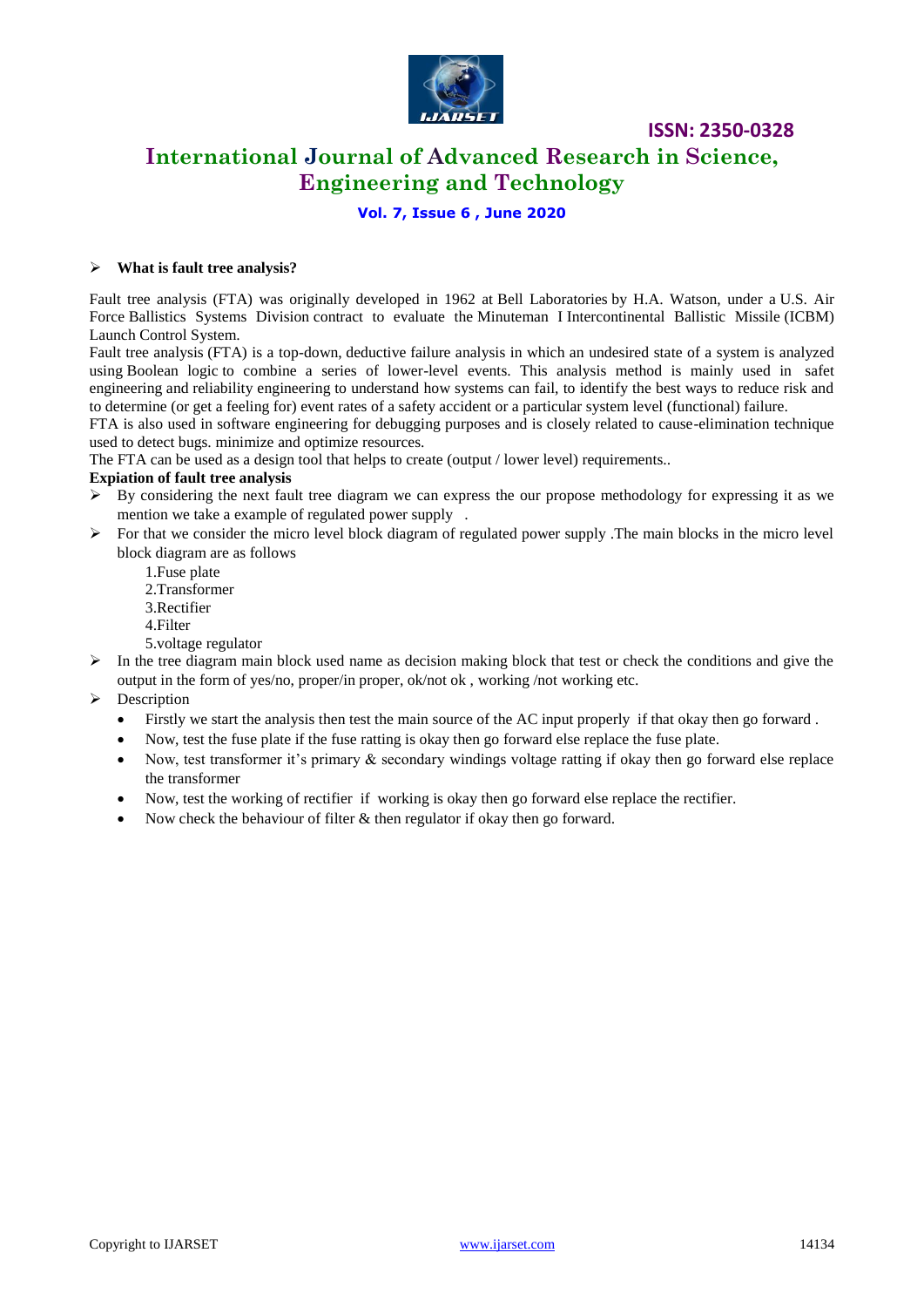

**International Journal of Advanced Research in Science, Engineering and Technology**

### **Vol. 7, Issue 6 , June 2020**